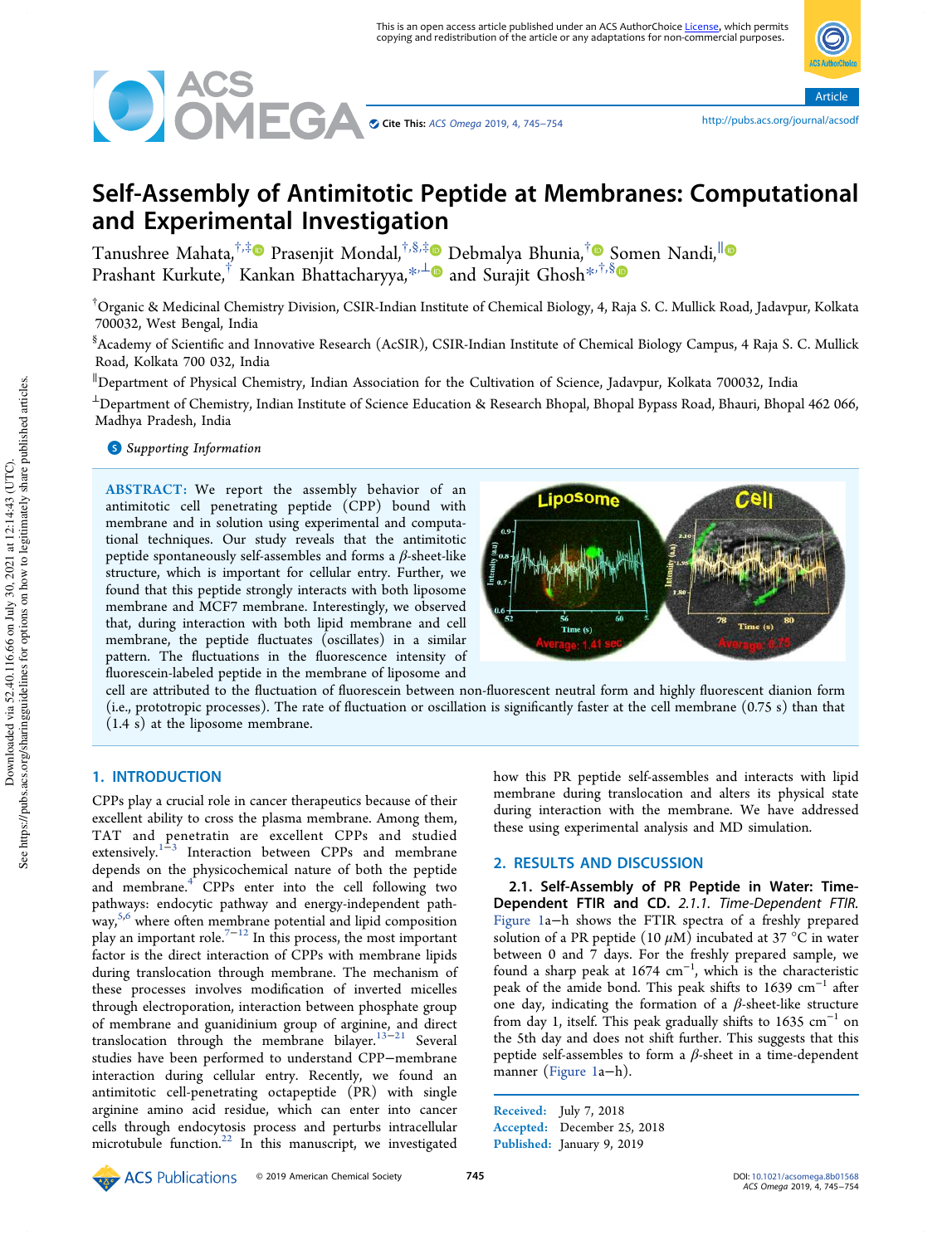

Figure 1. (a−h) Day wise (0−7 days) FTIR spectra of PR peptide solution in water, incubated at 37 °C. (i) CD spectra of 0, 3, and 7 day incubated PR peptide solution showing  $\beta$ -sheet structure formation upon self-assembly.

*2.1.2. Time-Dependent CD.* The β-sheet formation of the self-assembled PR peptide observed in FTIR spectroscopy was further confirmed by CD. We have recorded the CD spectra (190−260 nm) of the freshly prepared PR peptide (10  $\mu$ M) solution at 0, 3, and 7 days (Figure 1i). The absence of a peak at 210 nm initially (at 0 day) and its subsequent appearance from 3 to 7 days suggest that the peptide self-assembles to form a β-sheet-like structure (Figure 1i). It has been observed that assembly of peptides has been promoted with increasing incubation time, which results in an increase in ellipticity in CD peak at 210 nm. The appearance of the 210 nm peak in CD spectra and also the shift of amide peak in FTIR towards lower wavenumber clearly indicate that this peptide selfassembles in a time-dependent manner.

2.2. Interaction of Peptide with Membrane of Reconstituted Liposome and MCF7 Cell: Fluorescence Imaging. Figure 2 depicts the images of the fluoresceinlabeled (green, 488 nm) peptide and reconstituted liposome labeled with TRITC (red, 561 nm). The unilamellar liposomes were reconstituted following the procedure described in our previous publication. $23$  From Figure 2a, it is readily seen that the green fluorescein-labeled peptides accumulate at the bilayer membrane region of the liposome. A corresponding brightfield image is shown in Figure 2b, while the 488 nm channel image and a merged image of the bright field and 488 nm channels are shown in Figure S1 (Supporting Information). For better visibility of this peptide lipid membrane interaction, we have performed this study several times. Some of the representative images of the fluorescein−PR peptide's interaction with the membrane are shown in Figure S2

(Supporting Information). Also, the cross section of one of the liposome is shown in Figure S3 (Supporting Information).

Figure 2c,d describes the interaction of peptide with MCF7. From Figure 2d, it is evident that the green fluorescein-labeled peptide is distributed over the membrane (punctuated images) in some cells and inside some other cells (general green glow). This is because the CPP initially resides at the membrane and eventually enters into the cell. Further, we have performed a co-localization study with fluorescein-attached PR peptide, taking Nile red as the membrane staining dye. We have seen that this dye can stain the membrane lipids rapidly and this peptide is well co-localized with this dye in the membrane region of MCF7 cells (Figure S4, Supporting Information).

These results demonstrate that the PR peptide interacts with the bilayer membrane of the liposome model system as well as with the cellular membrane.

2.3. Dynamics of Peptide Liposome Membrane and Cellular Membrane. Dynamics of the fluorescein-labeled peptide at the membrane of liposomes and cell (at punctuated points, Figure 3a) was monitored through the fluctuation of fluorescence intensity of fluorescein, covalently attached with the PR peptide (Figure 3). To verify that the fluctuation is due to interactions with membrane, we did several control experiments.

First, we confirmed that no such fluctuation is observed in the case of the fluorescein-labeled peptide in bulk (buffered water, Figure 3b,c). Thus, the fluctuation is not due to any structural changes inherent in the peptide.

Second, we have captured the confocal images of the peptide bound to the liposome (or the cell membrane, punctuated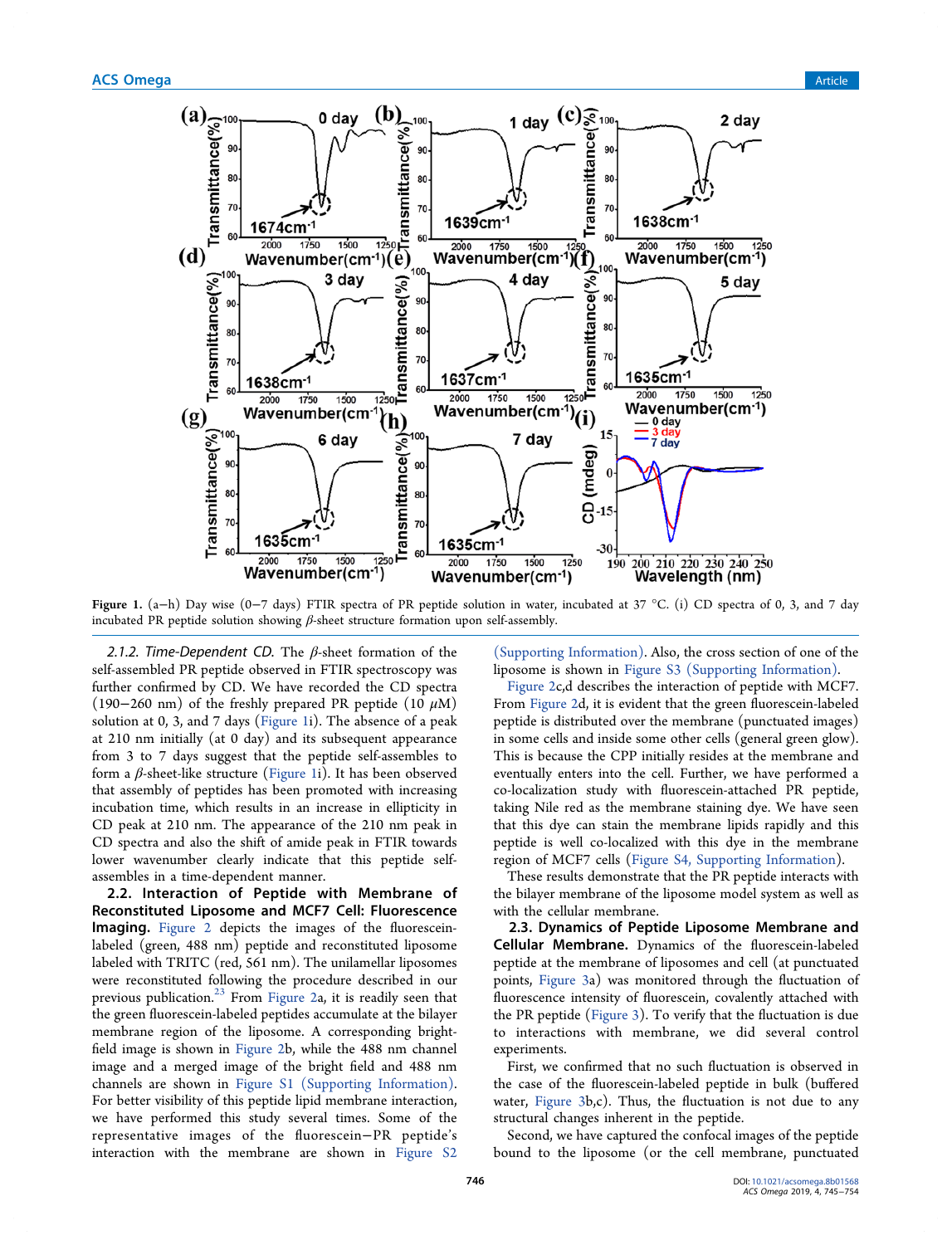

Figure 2. Confocal images of interaction of PR peptide with membrane. (a) Merged image (488 and 561 nm channels) of interaction of fluorescein−PR peptide (10 μM) with TRITC-labeled liposome. (b) DIC image of that liposome. (c) Bright-field microscopic image of MCF7 cells. (d) Cellular uptake of fluorescein−PR peptide in 488 nm channel showing accumulation of PR peptide (5 μM) at cellular membrane by incubating the cells for 60 min after treatment.

images, Figure 3a) just before and after recording of each trajectory (Figure S5, Supporting Information). There was no such shift of position of the liposome. Thus, we conclude that the fluctuation in fluorescence intensity is not due to the movement of the liposomes or the cell, on the slide.

Figure 3d shows the intensity versus time traces for fluorescein−PR peptide interacting with the liposome membrane. This trace clearly reveals oscillation in the fluorescence intensity of fluorescein dye attached to PR peptide bound to liposome membrane. A selective portion (52−62 s) of fluorescein trajectory (Figure 3d) is enlarged in Figure 3e. The half-periods of oscillation are obtained by smoothing the trajectory using FFT. The half-periods so obtained for 10 different sets (various positions of the liposome membrane) vary between 1 and 1.7 s, with a mean value of  $1.41 \pm 0.1$  s (Figure 3f).

The fluctuations in the fluorescence intensity of fluoresceinlabeled peptide may be attributed to fluctuation of fluorescein between non-fluorescent neutral form and highly fluorescent dianion form (i.e., prototropic processes). Note that the neutral form of fluorescein, which remains inside the membrane, has negligible emission.<sup>24</sup> Fluorescein becomes intensely fluorescent when it is exposed to bulk water and forms a double anion. $24$  Further, for control experiment, we have taken a membrane-interacting but nonpenetrating peptide NLRFVTEQ and taken the fluorescence fluctuation at the membrane region. We don't find significant fluctuation of this

peptide's membrane interaction (Figure S6, Supporting Information).

In summary, the fluctuation in fluorescence intensity indicates structural fluctuations of the membrane and intermittent location of the fluorescein moiety in a hydrophobic environment (as neutral form) and a hydrophilic region (anion).

Further, in the case of MCF7 cells, we observed similar fluctuations in fluorescence intensity (at the punctuated points of Figure 3a). Figure 3g shows the intensity versus time trajectory of fluorescein−peptide in the cell membrane. The enlarged portion of that trajectory is shown in Figure 3h. Further, smoothing of the trace using FFT is given in Figure 3i. We have recorded the data at 10 different positions of the cellular membrane and calculated the average timescale of oscillation to be 0.75  $\pm$  0.1 s. Some of the representative positions of the fluorescein peptide interaction with MCF7 cell membrane are shown in Figure 3a. The circle represents the positions from where the time traces were recorded (Figure 3a and Figure S5c, Supporting Information). Please note that the circle is only for representation purposes.

It is readily seen that the average timescale of fluctuation in the case of peptide bound to liposome (1.4 s) is nearly two times slower than that (0.75 s) at the cell membrane. This is due to the fact that, during the peptide−liposome interaction, the peptide interacts only with the lipid molecules of liposome. In contrast, in the case the MCF7 cell, the peptide interacts with the cell membrane, which contains apart from lipid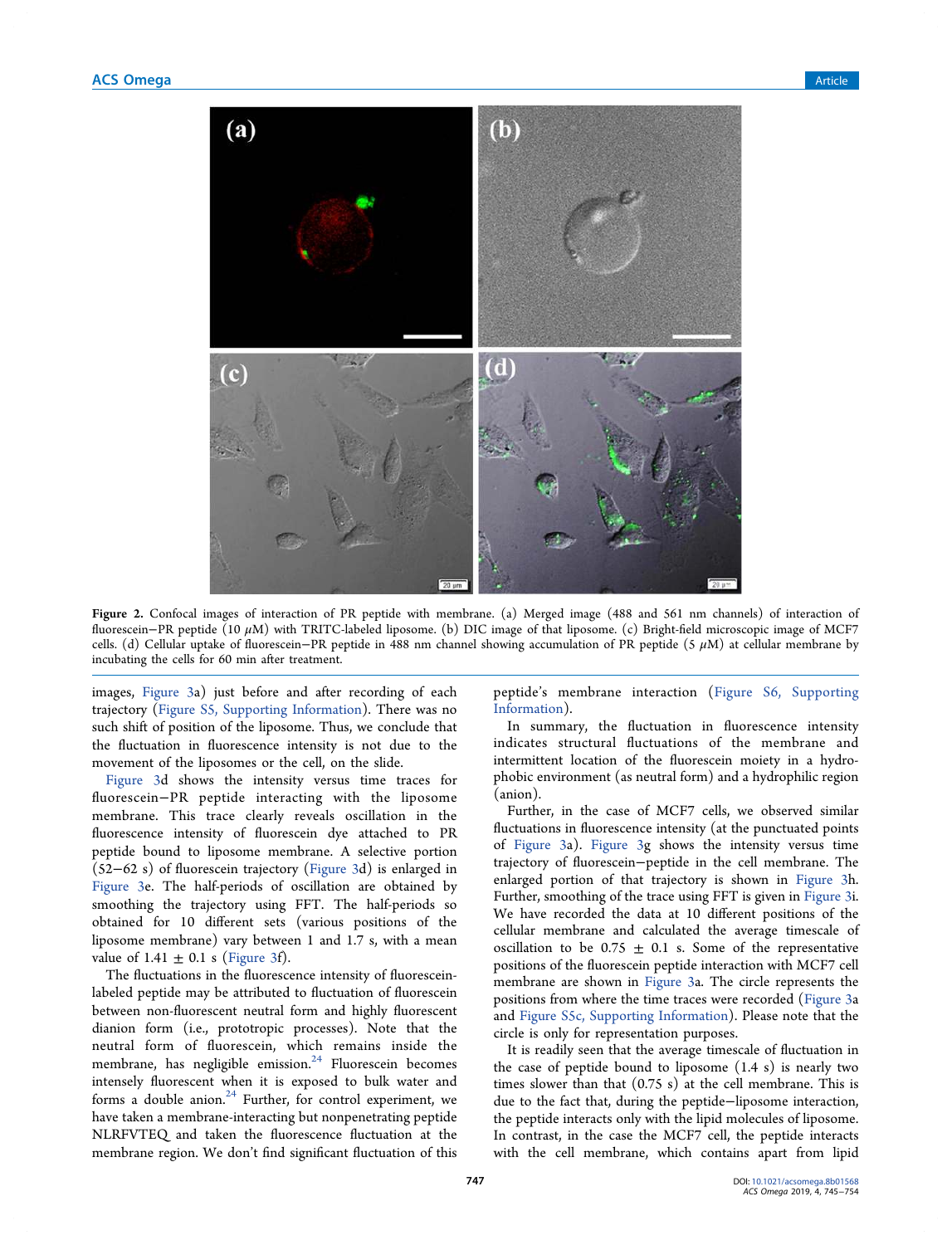

Figure 3. (a) Fluctuation of fluorescence intensity signals (oscillations of PR peptide) was recorded from various areas marked in red circles (circles are only for representation purposes). Scale bar corresponds to 20 μm. Fluorescence intensity−time trajectories of fluorescein dye covalently attached to PR peptide in bulk solution at (b) 0−90 s, (c) zoomed portion of (b) (45−55 s). (d) PR peptide interaction with liposome membrane at 0−70 s, (e) zoomed portion of (d)  $(52-62 s)$  and (f) smoothed by FFT (showing half-periods). Average time of oscillation is 1.41 ± 0.1 s. The lower panel showing PR peptide interaction with cell membrane at (g) 0−90 s, (h) zoomed portion of (g) (77−81 s), (i) FFT calculation. Average time of oscillation is  $0.75 \pm 0.1$  s.

molecules various membrane-bound receptor proteins. The interactions between the peptide with these complex molecules at the cell membrane may be responsible for the slower timescale of fluctuations.

2.4. Liposome Leakage Assay To Observe the Fluctuation of Peptide in Lipid Membrane. To further confirm that the fluctuation of the fluorescence intensity is due to a prototropic process (conversion of fluorescein from the neutral non-fluorescent form to highly fluorescent dianionic form), we performed a leakage assay as the third control experiment. Specifically, we studied the interaction of a liposome labeled non-covalently with fluorescein with the PR peptide (not labeled by fluorescein). The schematic representation and spectral data of liposome leakage assay are shown in Figure 4. It is observed that the emission intensity of fluorescein dye (non-covalently attached to liposome) gradually increases with the increase in the concentration of peptide (Figure S7, Supporting Information). This result clearly indicates that the PR peptide interacts with the lipid membrane and may alter the membrane permeability, which causes release (leakage) of the non-fluorescent form of fluorescein dye (inside lipid membrane) to highly fluorescent anion form (in bulk water).

2.5. MD Simulation. It has been documented earlier that the self-assembled peptide, especially  $\beta$ -strand/ $\beta$ -sheet-rich conformation of peptide, facilitates membrane perturba- $\text{tion}^{23,25,26}$  and cellular entry. We now applied MD simulation to understand the self-assembly of the PR peptide in solution as well as at the membrane.

*2.5.1. MD Simulation To Study the Self-Assembly of PR Peptide.* Initially, we have performed MD simulation of two PR peptides in solution to understand the atomic details and the nature of assembly of PR peptide. Simulation of two and four molecules of PR peptide has been performed by the following methods (see Experimental; parameters of simulation are given in the Supporting Information), where peptides are separated from each other up to 2 nm in the simulation box, and we ran the simulation for 40 (Figure 5) and 100 ns (Figure S8, Supporting Information). We found that the interactions between the PR peptides are dynamic in the initial stage of simulation. After 10 ns of simulation, two peptides start interacting with each other in parallel orientation. After that, at 20 ns,  $\beta$ -turn-rich structure was observed through H-bonding interactions between alanine, asparagine, and threonine of one molecule with arginine, alanine, and serine of another molecule, respectively (Figure 5b). Interestingly, at 30 ns, they form an antiparallel  $\beta$ -sheetlike structure through strong H-bonding interactions between arginine, alanine, histidine, and serine of one molecule with asparagine, alanine, serine, and histidine of another molecule, respectively (Figure 5c). The secondary structure analysis plot confirms the stability of this  $\beta$ -sheet structure up to 40 ns (Figure 5d and yellow region of Figure 5e, Figure S9, Supporting Information) of simulation of PR peptide. From the simulation study, we have found five key amino acids (alanine, histidine, serine, arginine, and asparagine) in the octapeptide backbone, which are responsible for the formation of this  $\beta$ -sheet structure (Figure 5e, Figure S9, Supporting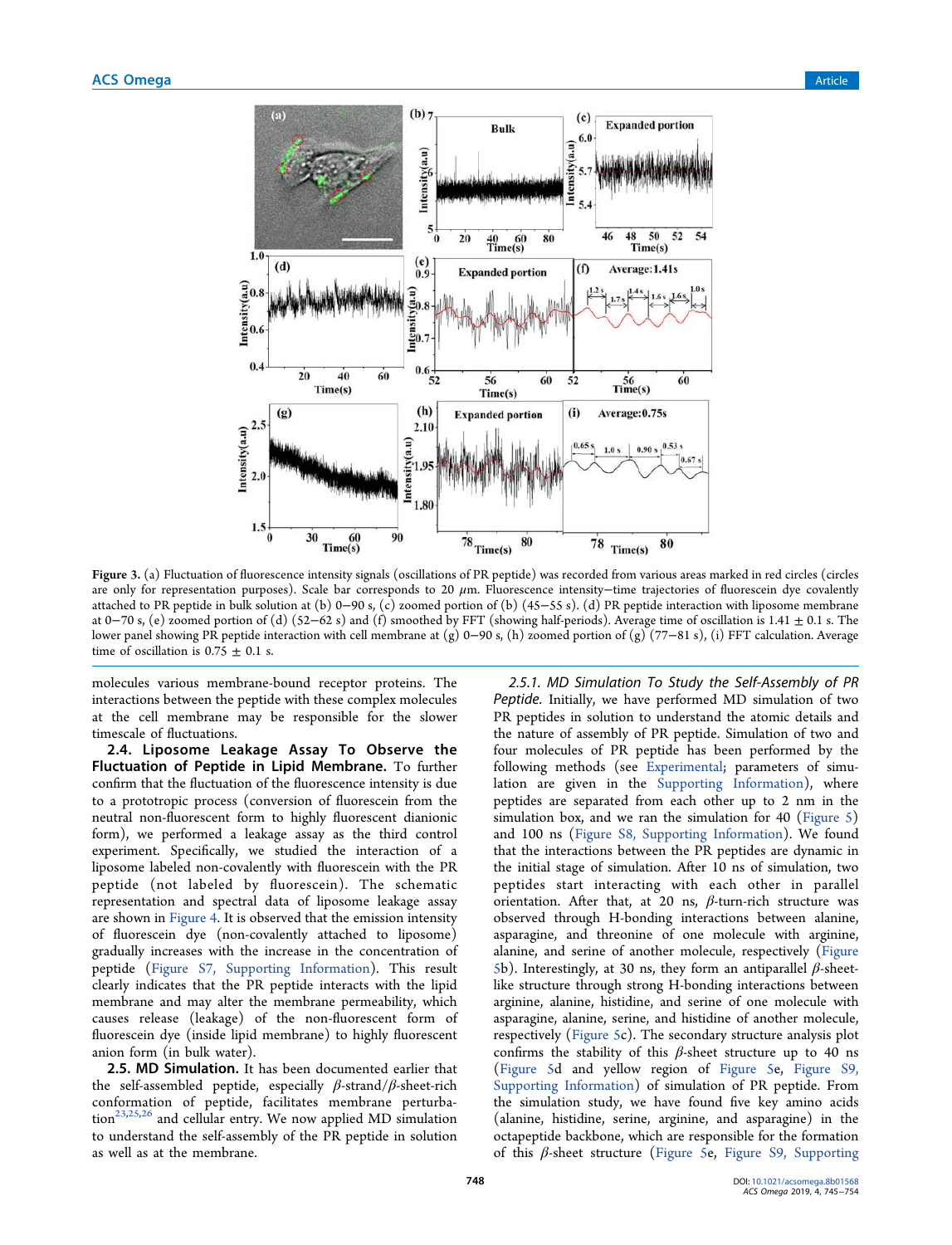

Figure 4. (a) Schematic representation of the liposome leakage assay taking PR peptide. (b) Graphical representation shows percent of fluorescein dye release with increasing concentration of PR peptide. (c) Non-fluorescent and fluorescent form of fluorescein.

Information). Also, from the MD simulation movies (Movie S1, Supporting Information), we found that two PR peptides start interacting and form  $\beta$ -turn-like structure and rapidly convert to the  $\beta$ -sheet-rich structure. We found a similar kind of behavior when we ran a MD simulation of four PR molecules for 100 ns. Here, in this case, peptides start interacting after 10 ns, and they form a stable  $\beta$ -sheet-like structure after 30 ns. The secondary structure analysis plot confirms that they form a stable  $\beta$ -sheet structure up to 100 ns of the simulation (Figure S9, Supporting Information). This result clearly indicates that this peptide can adopt the  $\beta$ -sheet structure in solution, which encouraged us to study further the interaction of this peptide with membrane.

*2.5.2. MD Simulation on Peptide Membrane Interaction: Signature of* β*-Sheet Formation.* In this section, we have carried out a MD simulation with the energy-minimized Berger lipid bilayer, made of 64 DPPC lipid per layer (total 128 lipid molecules) and 9560 water molecules, with three energyminimized peptides in GROMACS 4.5.5 software for 20 ns. (Detailed parameters of simulation are in the Supporting Information.)

As shown in Figure 6 (Movie S2, Supporting Information), at the liposome bilayer, the peptides start interacting with each other at initial time of the simulation. After that, they interact with the bilayer system with significant affinity and start penetrating into the bilayer system (at 10 ns). These three peptides interact with themselves and the bilayer membrane

throughout the simulation, indicating the strong affinity of the peptide with membrane. Also, we have seen from the MD simulation that the PR peptides indeed form  $\beta$ -sheet-like structure at the lipid membranes by the interaction of alanine, histidine, serine, arginine, and asparagine of PR peptide, which helps to form pore in the bilayer system.

#### 3. CONCLUSIONS

In this work, we analyzed in detail the interaction of an antimitotic peptide with membrane through experiments (time-dependent FTIR, CD, and confocal microscopy) and MD simulation. We have shown that the PR peptides selfassemble in solution and spontaneously form  $\beta$ -sheet structure. Interestingly, in the presence of both liposome and cell membranes, it interacts strongly with both lipid and cell membranes. We found an interesting pattern of alteration of physical states of this peptide while interacting with lipid membrane in both liposome and cell membrane. We show that the fluorescence intensity of fluorescein bound to the peptide fluctuates because of interconversion between the nonfluorescent (neutral) and the fluorescent (dianion) form. $24$ Remarkably, the rate of oscillations at the liposome membrane is slower than that at the cell membrane. This difference may be attributed to the difference in the composition of cell membrane and liposome membrane. The cell membrane contains various receptor proteins as additional components. Thus, this report provides new physical insights into the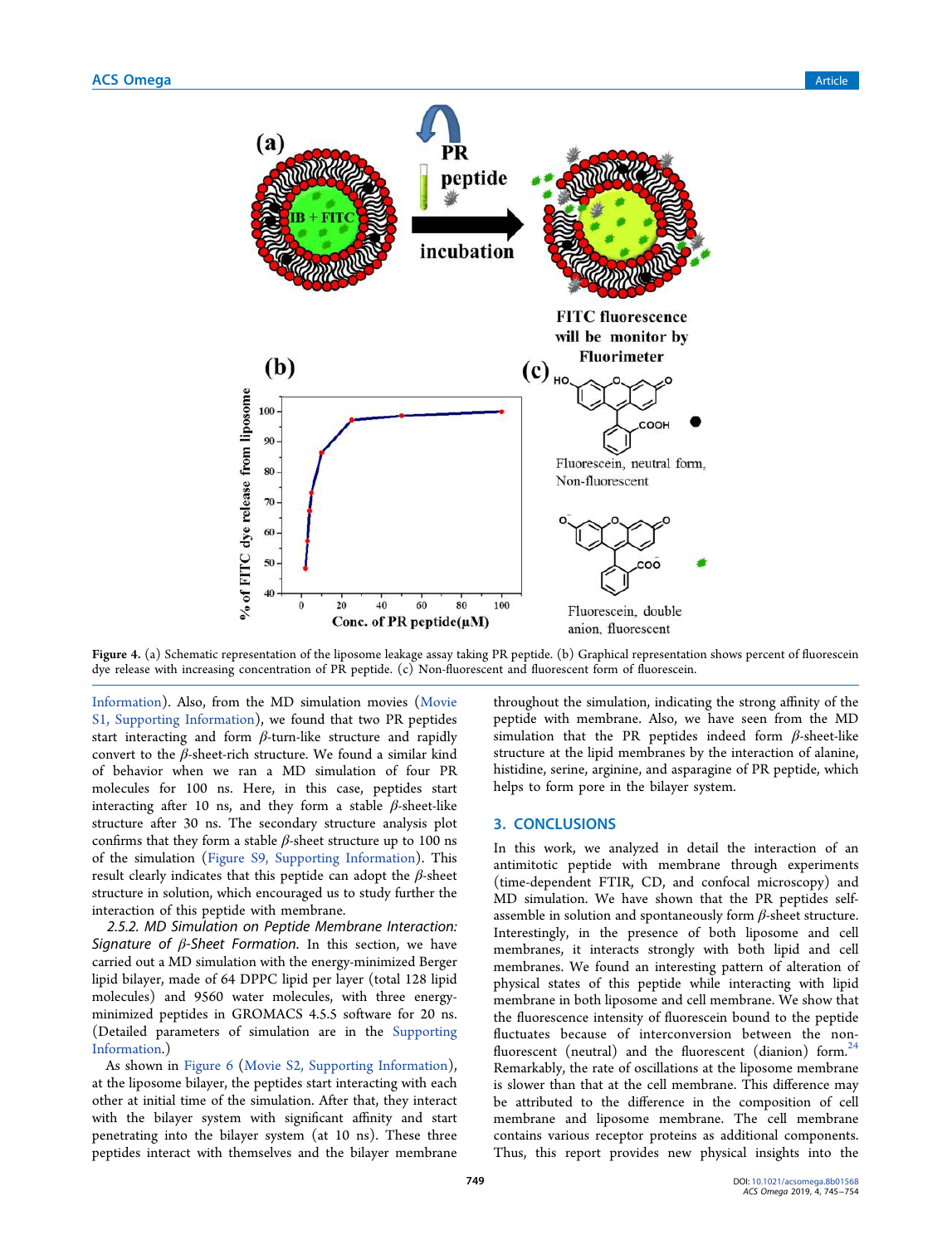

Figure 5. Snapshots from a MD simulation movie of two PR peptides at 0 ns (a), at 20 ns forming β-turn-rich structure (b), two peptides assemble rapidly to form antiparallel β-sheet structure at 30 ns (c), stable antiparallel β-sheet structure formation at 40 ns (d). Secondary structure profile diagram of interaction from the MD simulation movie reveals that alanine, histidine, serine, arginine, and asparagine of PR are involved in antiparallel  $β$ -sheet structure formation (e).



Figure 6. Snapshots from the bilayer membrane simulation movie taking three PR peptides at various timescales: (a) 0, (b) 2, (c) 10, and (d) 20 ns.

750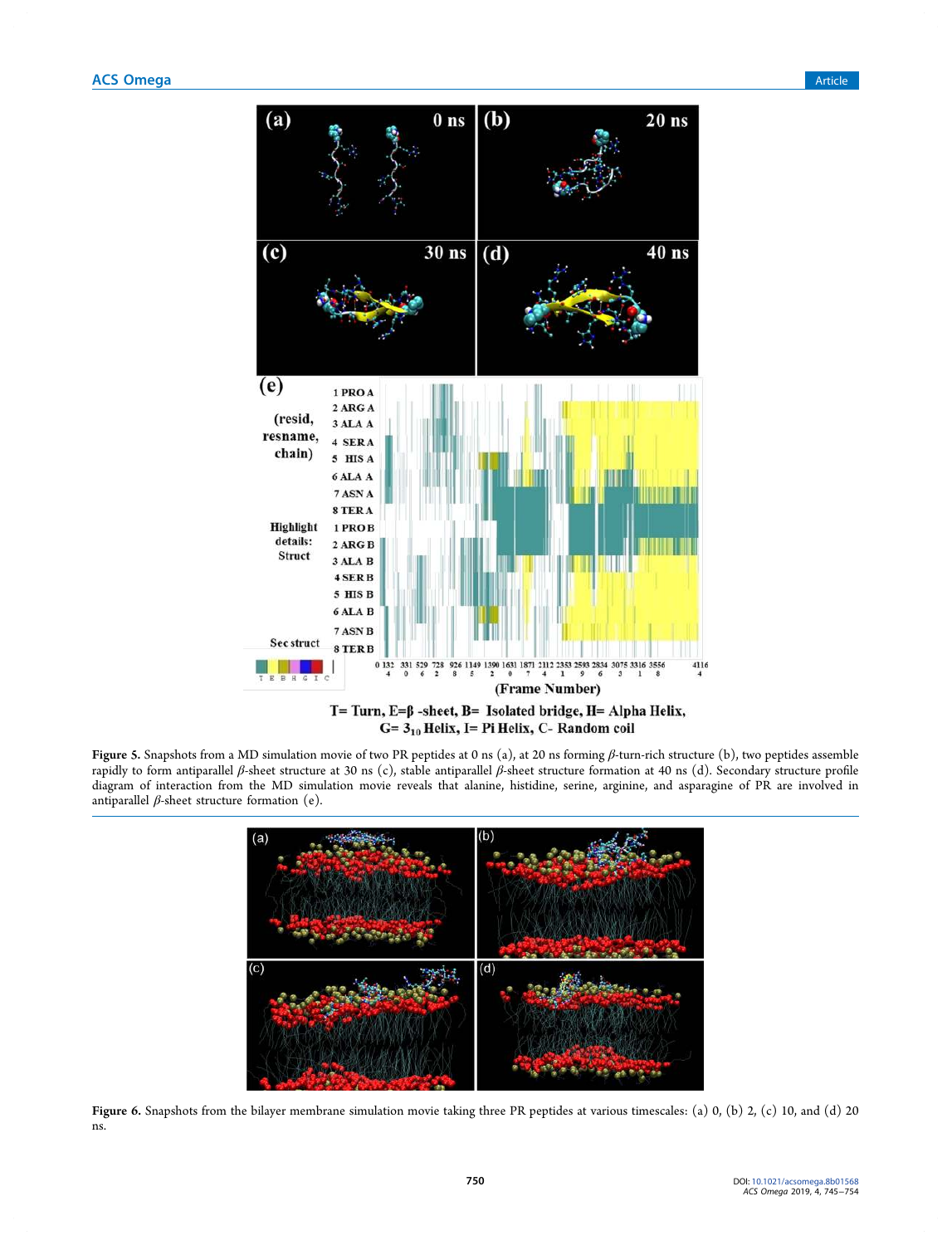# **ACS Omega** Article **Article** Article **Article Article Article Article Article** Article **Article** Article **Article**

interaction of an antimitotic peptide with the cell membrane as well as model liposome.

# 4. EXPERIMENTAL

4.1. Chemicals. All the Fmoc amino acids and Rink Amide AM resin were purchased from Merck. Mineral oil, dextran, and BSA were purchased from Sigma-Aldrich. Sucrose was purchased from Sisco Research Laboratory PVT Ltd (SRL). <sup>D</sup>-Glucose was purchased from Qualigens. NeutrAvidin and diamino poly(ethylene glycol) (PEG 2000) with molecular weight 2000 Da were bought from Invitrogen and Rapp Polymere, respectively. (3-Glycidoxypropyl)trimethoxysilane (GOPTS) was procured from Fluka, and E,Z-linked NHSbiotin was from Pierce, Thermo Scientific. NaOH, NaCl, KCl,  $KH_2PO_4$ ,  $Na_2HPO_4 \cdot 2H_2O$ , DMF, hydrogen peroxide (30% solution), and acetone were procured from Merck. Piperidine, DMSO, O-(1H-benzotriazol-1-yl)-N,N,N′,N′-tetramethyluronium hexafluorophosphate and diisopropylethylamine were purchased from Spectrochem.  $H_2SO_4$  was purchased from Fisher Scientific. Acetonitrile and methanol were purchased from J.T.Baker and Finar, respectively. Catalase and glucose oxidase were generous gifts from Dr. Thomas Surrey's laboratory in EMBL, Heidelberg Germany (currently at London Cancer Research Institute, U.K.). 5(6)-Carboxyfluorescein (fluorescein), kanamycin sulfate, Dulbecco's Modified Eagle's Medium (DMEM), trypsin−EDTA solution, cell culture DMSO, β-casein, and NeutrAvidin were purchased from Sigma Aldrich. Fetal bovine serum (FBS) and penicillin− streptomycin were purchased from Invitrogen. Without further purification, all compounds were used for various experimental purposes.

4.2. Lipids. 1,2-Dioleoyl-sn-glycero-3-phospho-L-serine sodium salt (DOPS), L- $\alpha$ -phosphatidylcholine (Egg PC), and 1palmitoyl-2-oleoyl-sn-glycero-3-phospho-(1'-rac-glycerol) (sodium salt) (POPG) were purchased from Avanti Polar Lipids. N-(Tetramethylrhodamine-6-thiocarbamoyl)-1,2-dihexadecanoyl-sn-glycero-3-phosphoethanolamine triethylammonium salt (TRITC DHPE) and N-(biotinoyl)-1,2-dihexadecanoylsn-glycero-3-phosphoethanolamine triethylammonium salt (Biotin DHPE) were procured from Invitrogen.

4.3. Synthesis, Purification, Characterization, and Fluorescein Conjugation with the PR Peptide. SPPS method was used to synthesize  $\text{NH}_2\text{-}\text{PRASHANT-CONH}_2$ (PR) peptide and Fluorescein−PR in a Liberty 1 CEM microwave peptide synthesizer using Rink Amide AM resin. Fluorescein attachment was performed at the N-terminal proline (Pro) moiety of the peptide. We have attached the 5(6)-carboxyfluorescein compound at the N-terminus of the peptide by performing a simple acid−amine coupling reaction using HOBT and DIC in DMF. This crude peptide was purified by reverse-phase HPLC (Shimadzu) and characterized by MALDI-TOF mass spectrometry.<sup>22</sup>

4.4. MD Simulation of PR Peptide for Studying the Self-Assembly.<sup>27</sup> MD simulation of two and four PR peptides was performed. Single PR peptide was kept at the center of cubic box solvated by SPC water model. Two and four numbers of Cl atom in 4.5 nm cubic box were used to neutralize the system for two and four peptide's simulation, respectively. Two and four random coil peptides separated by 2.0 nm were solvated by SPC water model. For simulation study, GROMACS version 4.5.5 was used. GROMOS 96 53a6 force field was applied for peptides. Then, the production run

was performed for 40 and 100 ns for two and four peptide's simulation, respectively.

4.5. PR Peptide Simulation with Membrane.<sup>28</sup> We have also used GROMACS 4.5.5 software with periodic boundary conditions to study the peptide−membrane interaction. The peptides were placed in a simulation box containing a pre-equilibrated lipid membrane composed of DPPC lipid and water molecules. This lipid membrane was constructed by using 3 PR peptides, 64 DPPC lipids per layer (total 128 lipid), and 9560 water molecules. For long-range electrostatic interaction, particle-mesh Ewald method was used, while Lennard−Jones method was used for short-range repulsive interactions with a cutoff of 1.0 nm. Simulation was performed at a time step of 2 fs. Using V-rescale coupling method, protein and non-protein atoms were coupled to separate coupling baths, and temperature was maintained to 310 K. The pressure of the system was maintained at 1 atm. The force field parameters for the PR peptide, DPPC, and cholesterol molecules were derived from GROMOS 96 53a6 and Berger et al., $^{29}$  respectively. We have performed a 20 ns simulation, after an initial 1 ns of system energy minimization (detailed parameters are in the Supporting Information).

**4.6. FTIR.**<sup>27</sup> We have lyophilized 10  $\mu$ M freshly prepared and different days incubated PR−peptide solution. FTIR spectroscopy was performed on a PerkinElmer Spectrum 100 FTIR spectrometer using KBr pellets. Spectra of these pellets were recorded with accumulation of 5 times scan and a speed of 0.2 cm s<sup>−</sup><sup>1</sup> at a resolution of 1.6 cm<sup>−</sup><sup>1</sup> using a PerkinElmer Spectrum 100 series spectrometer. The LiTaO<sub>3</sub> detector was used for data plotting. To eliminate the interference from air, background correction was also performed for every scan.

4.7. Time-Dependent CD. For this experiment, we have prepared a fresh solution of PR peptide  $(10 \mu M)$  and incubated at 37 °C. Then, CD spectra (190−260 nm) of the freshly prepared, 3, and 7 day incubated solutions were recorded using a JASCO (J-810) spectrometer to observe the secondary structure of PR peptide. The data were analyzed by Origin Pro 8.5 software.

4.8. Preparation of Physiological Buffer Solution.<sup>30</sup> Liposome preparation needs two buffer solutions. Internal buffer solution (IB), the buffer solution which was inside the liposome, was prepared by mixing phosphate-buffered saline (PBS 1×: 140 mM NaCl, 8.1 mM Na<sub>2</sub>HPO<sub>4</sub>·2H<sub>2</sub>O, 2.7 mM KCl, and 1.8 mM  $KH_2PO_4$  at pH 7.2), 2 M sucrose solution, and dextran solution (400 mg mL<sup>−</sup><sup>1</sup> ) in MilliQ water. PBS (1×), 20% glucose in water, and BSA solution (100 mg mL<sup>−</sup><sup>1</sup> ) were mixed to prepare the external buffer (EB), the buffer solution outside the liposome. Osmolarity of EB, EB with fluorescein−PR, and IB was measured by an osmometer, and the osmolarity of the buffers was maintained in such a way that it was 5−10 mOsm less for EB than for IB.

4.9. Preparation of Lipid–Oil Mixture.<sup>30</sup> Chloroform solutions of 2.5 mg of Egg PC, 0.5 mg of DOPS, 0.5 mg of POPG, 1% Biotin DHPE, and TRITC DHPE were taken in a 25 mL round bottom flask. Then, the chloroform was evaporated by  $N_2$  flush followed by high vacuum for 40 min. A thin lipid film was prepared on the inner surface of the round bottom flask. After releasing the vacuum under  $N_2$ , 5 mL of mineral oil was added to the lipid film in the flask. The flask was then sonicated in cold conditions for 30 min and then incubated in a hot air oven at 50 °C for 3 h. For immobilization of liposome on biotin surface, Biotin DHPE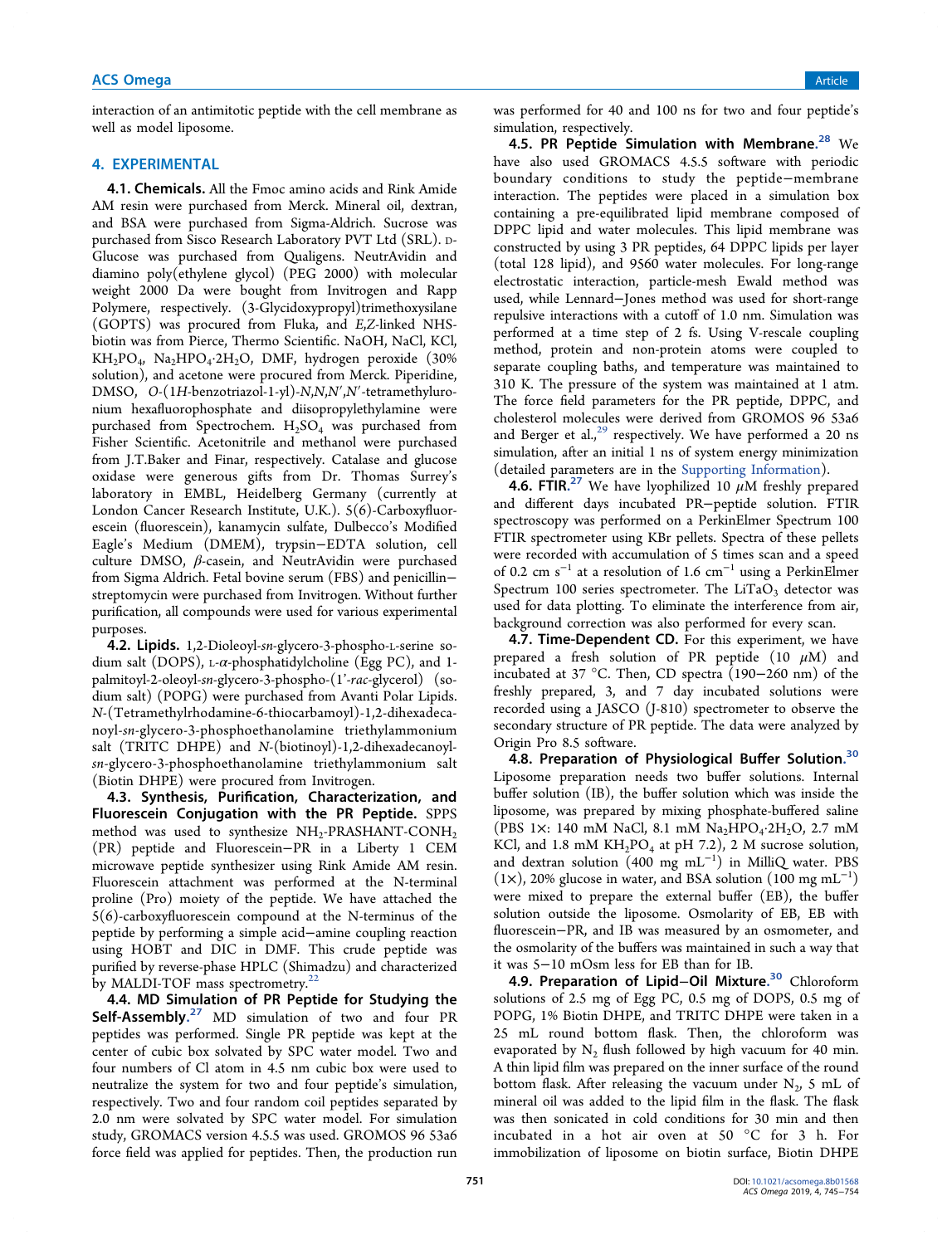# **ACS Omega** Article **Article** Article **Article Article Article Article Article** Article **Article** Article **Article**

lipid was used, and for visualization of the membrane of liposome, TRITC DHPE was used.

4.10. Preparation of Bilayer Liposome. Mixture A: 200  $\mu$ L of EB was taken in an Eppendorf tube. Then, 100  $\mu$ L of TRITC-labeled lipid oil mixture was placed on the top of the EB. The system was placed in an ice bath for 2 h for the formation of a single lipid layer.

Mixture B: 5  $\mu$ L of IB was added into 600  $\mu$ L of red and normal lipid−oil mixture. A Hamilton syringe was used to prepare the emulsions, and then the emulsions were incubated at 4 °C for 5 min.

Now, 200  $\mu$ L of mixture B was placed carefully on the top of mixture A and incubated for 5 min at 4  $^{\circ}$ C. Then, it was centrifuged for 12 min at the rate 110g, 5 min at the rate 350g, and 3 min at the rate 560g sequentially. The upper oil layer was discarded carefully. The remaining solution was the EB containing liposomes.<sup>30</sup>

4.11. Preparation of Biotin-Functionalized Surface.<sup>31</sup> For cleaning, 3M NaOH was used to sonicate the glass coverslips  $(50 \times 50 \text{ mm})$  for 30 min followed by washing with water repeatedly and then treated with piranha solution  $(H<sub>2</sub>O<sub>2</sub>/H<sub>2</sub>SO<sub>4</sub> = 2:3)$  for 45 min under sonication. After that, coverslips were cleaned by water and dried with  $\mathrm{N}_2$  stream. For silanization of the glass surfaces, the coverslips were treated with GOPTS for 90 min. Next, the glass surfaces were treated with PEG and heated at 75 °C overnight. Then, careful and repeated washing of the glasses was done with water to remove the excess and unreacted PEG. Finally, the surfaces were treated with NHS-biotin at 75 °C for 1 h. At last, DMF and water were used to wash the biotin-functionalized glass surfaces properly and dried with  $N_2$  stream.

4.12. Construction of Flow Chamber and Immobilization of Liposomes.<sup>30</sup> A flow chamber of 50  $\mu$ L volume was constructed onto a microscopic glass slide and biotinfunctionalized coverslips using double sticky tape (Tesa, Hamburg, Germany). The flow chamber was washed with EB before loading the liposome. Then, neutrAvidin solution containing EB was loaded into the flow chamber and kept for 10 min in that condition. After that, TRITC liposome solution was loaded and washed with EB. After 15 min, we loaded 10  $\mu$ M fluorescein−PR peptide solution in the flow chamber. After 15 min of incubation, the flow chamber was washed two times with EB and sealed. Finally, the flow chamber was ready for microscopic images and other studies.

4.13. Preparation of Liposome and Entrapment of Dye for Leakage Assay. We have mixed chloroform solutions of DOPC, cholesterol, and  $5(6)$ -carboxyfluorescein dye in a ratio of 4:1:1 for the preparation of fluorescein dye encapsulated liposome. Then, the mixed chloroform solutions of all the components were taken in a glass vial, and it was evaporated by nitrogen flash, dried under vacuum, and hydrated overnight at 4 °C. For the formation of multilamellar liposomes (MLLs), the hydrated solution was then vortexed for 2−3 min. MLLs were then sonicated for 5 min followed by probe sonication under ice-cold conditions. Next, it was centrifuged at 5000 rpm for 30 min to remove free fluorescein dye. Then, we passed the solution through Sephadex-40 column and collected the different fractions of eluent. Concentration of encapsulated fluorescein was measured by taking the absorbance of different fractions using a UV spectrophotometer (Cary 60 UV−vis, Agilent Technologies). The fraction having maximum absorbance value, that is,

fluorescein-encapsulated liposome, was used for further studies. $32$ 

The fraction having maximum absorbance value is 0.69 a.u. Now, from Lambert−Beer's law, we know

$$
A = \varepsilon \times c \times l \tag{1}
$$

where A is the absorbance, C is the concentration,  $\varepsilon$  is the molar extinction coefficient, and l is the path length.The molar extinction coefficient ( $\varepsilon$ ) for fluorescein dye is 70000 M<sup>-1</sup> cm<sup>−</sup><sup>1</sup> . So, the calculated concentration for encapsulated fluorescein dye is 9.85  $\mu$ M.

4.14. Cell Culture. MCF7 cells were purchased from National Centre for Cell Science, Pune, India. Cells were cultured in a 5%  $\mathrm{CO}_2$  incubator at 37  $^\circ\mathrm{C}$  using DMEM having 10% FBS, penicillin (50 units/mL), kanamycin sulfate (110 mg L<sup>-1</sup>), and streptomycin (50  $\mu$ g mL<sup>-1</sup>). For cell detachment, trypsin−EDTA (1×) solution was used.

4.15. Images of Interaction between PR Peptide and Membrane Was Captured Using a Fluorescence Microscope.<sup>22</sup> Prior to treatment, MCF7 cells were harvested overnight in DMEM comprising 10% FBS on a cover glass bottom dish. Cells were treated with fluorescein−PR peptide solution for 60 min. After that, it was washed with PBS. Then, colorless serum-free medium was used to wash the cells. Finally, the coverslip was ready for the microscopic imaging.

For co-localization study, we follow the similar method as described earlier, cells were first treated with a membrane staining dye Nile  $red^{33}$  (100 nM) and incubated for 20 min. Afterward, cells were washed with PBS, treated with 5  $\mu$ M fluorescein−PR peptide, and incubated for 30 min. Then, the cells were first washed with PBS and finally with colorless serum-free medium. Cell imaging was done by using a fluorescence microscope (Olympus IX83) equipped with an Andor iXon3 897 electron multiplying charged-coupled device (EMCCD) camera.

4.16. Confocal Microscopy. Our confocal microscope's (PicoQuant, MicroTime 200) detailed setup was described earlier.<sup>34−36</sup> To record the emission spectra, an EMCCD attached to a spectrograph (Andor Technology, Shamrock series) was used in the confocal microscope. The fluorescence was focused through a pinhole before entering into the two detectors. All experiments were executed at room temperature.

4.17. Leakage Assay. The liposome solution having maximum fluorescein absorption was mixed with PR peptide in a glass vial. The absorption value of this solution was then monitored at 485 nm with increasing concentration (2−100  $\mu$ M) of PR peptide. The increase in the fluorescence intensity of fluorescein indicates disruption of liposome membrane and release of fluorescein dye from the liposomes. $37$  Note that the neutral form of fluorescein, which remains inside the membrane, has negligible emission. Fluorescein becomes intensely fluorescent when it is released in bulk water and forms a double anion. $<sup>2</sup>$ </sup>

4.18. Data Analysis. Microscopic images were processed by Nikon NIS Ar software and ImageJ software. Origin Pro 8.5 software was used to evaluate the spectroscopic data and statistical analysis.

# ■ ASSOCIATED CONTENT

#### **S** Supporting Information

The Supporting Information is available free of charge on the ACS Publications website at DOI: 10.1021/acsomega.8b01568.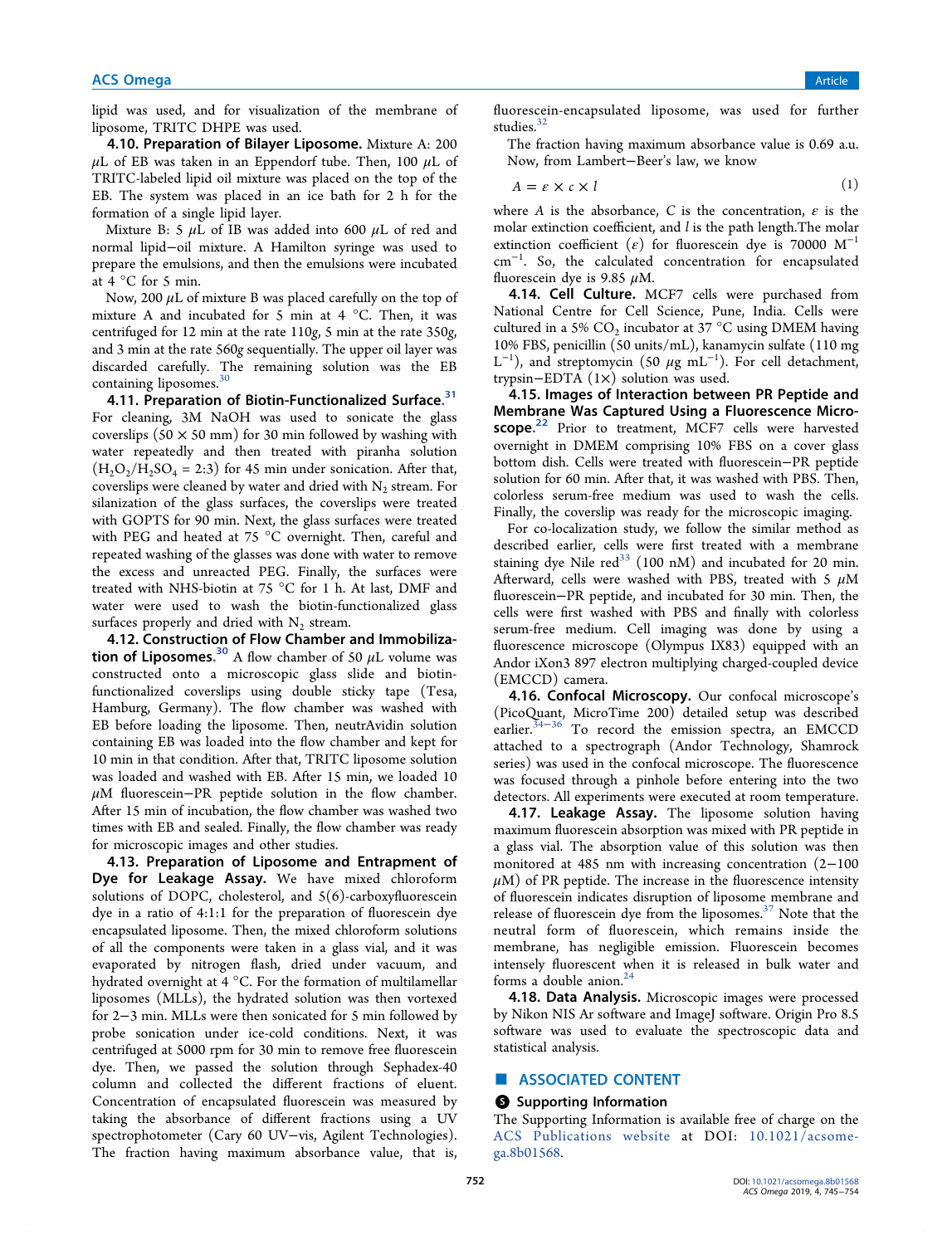MD simulation of 2 and 4 PR peptide, PR peptide interactions with lipid and cellular membrane (PDF)

MD simulation of two PR peptides for 40 ns (MPG)

MD simulation PR peptide interaction with lipid membrane for 20 ns (MPG)

# ■ AUTHOR INFORMATION

# Corresponding Authors

\*E-mail: kankan@iiserb.ac.in (K.B.). \*E-mail: sghosh@iicb.res.in (S.G.). Fax: +91-33-2473-5197/ 0284. Tel: +91-33-2499-5872.

## ORCID<sup>®</sup>

Tanushree Mahata: 0000-0002-7417-0470 Prasenjit Mondal: 0000-0003-0767-449X Debmalya Bhunia: 0000-0001-8649-0466 Somen Nandi: 0000-0001-8484-761X Kankan Bhattacharyya: 0000-0002-7463-3156 Surajit Ghosh: 0000-0002-8203-8613

#### Author Contributions

T.M. and P.M. synthesized and purified the peptide and performed various in vitro assays and helped S.G. in writing the manuscript. D.B. helped T.M. and P.M. in various experiments. P.M. and S.N. performed fluctuation studies using the confocal microscope. P.K. performed MD simulation of peptide membrane interaction. S.G. and K.B. conceived the idea, supervised the project, and wrote the manuscript.

# Author Contributions

‡T.M. and P.M. contributed equally.

#### Notes

The authors declare no competing financial interest.

# ■ ACKNOWLEDGMENTS

T.M., P.M., S.N., and P.K. thanks CSIR for awarding their fellowships. D.B. thanks the DST-Inspire fellowship. K.B. thanks the JC Bose fellowship. S.G. kindly acknowledges SERB, India (EMR/2015/002230) for financial assistance.

# ■ ABBREVIATIONS

CPPs, Cell-penetrating peptides; MCF7 cell, Human breast cancer cell; SPPS, Solid-phase peptide synthesis; SPC, Simple point charge; MD, Molecular dynamics

# ■ REFERENCES

(1) Joliot, A.; Pernelle, C.; Deagostini-Bazin, H.; Prochiantz, A. Antennapedia Homeobox Peptide Regulates Neural Morphogenesis. Proc. Natl. Acad. Sci. U. S. A. 1991, 88, 1864−1868.

(2) Perez, F.; Lledo, P. M.; Karagogeos, D.; Vincent, J. D.; Prochiantz, A.; Ayala, J. Rab3A and Rab3B Carboxy-terminal Peptides are both Potent and Specific Inhibitors of Prolactin Release by Rat Cultured Anterior Pituitary cells. Mol. Endocrinol. 1994, 8, 1278− 1287.

(3) Derossi, D.; Joliot, A. H.; Chassaing, G.; Prochiantz, A. The Third Helix of the Antennapedia Homeodomain Translocates Through Biological Membranes. J. Biol. Chem. 1994, 269, 10444− 10450.

(4) Ziegler, A. Thermodynamic Studies and Binding Mechanisms of Cell-penetrating Peptides with Lipids and Glycosaminoglycans. Adv. Drug Delivery Rev. 2008, 60, 580−597.

(5) Drin, G.; Cottin, S.; Blanc, E.; Rees, A.R.; Temsamani, J. Studies on the Internalization Mechanism of Cationic Cell-penetrating Peptides. J. Biol. Chem. 2003, 278, 31192−31201.

(6) Ott, M.; Shai, Y.; Haran, G. Single-Particle Tracking Reveals Switching of the HIV Fusion Peptide between Two Diffusive Modes in Membranes. J. Phys. Chem. B 2013, 117, 13308−13321.

(7) Terrone, D.; Sang, S. L. W.; Roudaia, L.; Silvius, J. R. Penetratin and Related Cell-penetrating Cationic Peptides can Translocate across Lipid Bilayers in the Presence of a Transbilayer Potential. Biochemistry 2003, 42, 13787−13799.

(8) Magzoub, M.; Pramanik, A.; Graslund, A. Modeling the Endosomal Escape of Cell-penetrating Peptides: Transmembrane pH Gradient Driven Translocation across Phospholipid Bilayers. Biochemistry 2005, 44, 14890−14897.

(9) Madani, F.; Peralvarez-Marin, A.; Graslund, A. Liposome Model Systems to Study the Endosomal Escape of Cell-Penetrating Peptides: Transport across Phospholipid Membranes Induced by a Proton Gradient. J. Drug Delivery 2011, 2011, 897592.

(10) Sasmal, D. K.; Yadav, R.; Lu, H. P. Single-Molecule Patch-Clamp FRET Anisotropy Microscopy Studies of NMDA Receptor Ion Channel Activation and Deactivation under Agonist Ligand Binding in Living Cells. J. Am. Chem. Soc. 2016, 138, 8789−8801.

(11) Swiecicki, J. M.; Bartsch, A.; Tailhades, J.; Di Pisa, M.; Heller, B.; Chassaing, G.; Mansuy, C.; Burlina, F.; Lavielle, S. The Efficacies of Cell-penetrating Peptides in Accumulating in Large Unilamellar Vesicles Depend on Their Ability to Form Inverted Micelles. ChemBioChem 2014, 15, 884−891.

(12) Thoren, P. E. G.; Persson, D.; Karlsson, M.; Norden, B. The Antennapedia Peptide Penetratin Translocates across Lipid bilayers - The First Direct Observation. FEBS Lett. 2000, 482, 265−268.

(13) Binder, H.; Lindblom, G. Charge-dependent Translocation of the Trojan Peptide Penetratin across Lipid Membranes. Biophys. J. 2003, 85, 982−995.

(14) Rothbard, J. B.; Jessop, T. C.; Lewis, R. S.; Murray, B. A.; Wender, P. A. Role of Membrane Potential and Hydrogen Bonding in the Mechanism of Translocation of Guanidinium-rich Peptides into Cells. J. Am. Chem. Soc. 2004, 126, 9506−9507.

(15) Verma, R.; Malik, C.; Azmi, S.; Srivastava, S.; Ghosh, S.; Ghosh, J. K. A Synthetic S6 Segment Derived from KvAP Channel Selfassembles, Permeabilizes Lipid Vesicles, and Exhibits Ion Channel Activity in Bilayer Lipid Membrane. J. Biol. Chem. 2011, 286, 24828− 24841.

(16) Su, Y.; Mani, R.; Hong, M. Asymmetric Insertion of Membrane Proteins in Lipid Bilayers by Solid-state NMR Paramagnetic Relaxation Enhancement: A Cell-penetrating Peptide Example. J. Am. Chem. Soc. 2008, 130, 8856−8864.

(17) Dietz, G. P. H.; Bahr, M. Delivery of Bioactive Molecules into the Cell: The Trojan Horse Approach. Mol. Cell. Neurosci. 2004, 27, 85−131.

(18) Fischer, R.; Fotin-Mleczek, M.; Hufnagel, H.; Brock, R. Break on through to the Other Side-Biophysics and Cell Biology Shed Light on Cell-Penetrating Peptides. ChemBioChem 2005, 6, 2126− 2142.

(19) Mae, M.; Langel, U. Cell-penetrating Peptides as Vectors for Peptide, Protein and Oligonucleotide Delivery. Curr. Opin. Pharmacol. 2006, 6, 509−514.

(20) Murriel, C. L.; Dowdy, S. F. Influence of Protein Transduction Domains on Intracellular Delivery of Macromolecules. Expert Opin. Drug. Deliv. 2006, 3, 739−746.

(21) Di Pisa, M.; Chassaing, G.; Swiecicki, J. M. Translocation Mechanism(s) of Cell-penetrating Peptides: Biophysical Studies using Artificial Membrane Bilayers. Biochemistry 2015, 54, 194−207.

(22) Bhunia, D.; Mohapatra, S.; Kurkute, P.; Ghosh, S.; Jana, B.; Mondal, P.; Saha, A.; Das, G.; Ghosh, S. Novel Tubulin-targeted Cell penetrating Antimitotic Octapeptide. Chem. Commun. 2016, 52, 12657−12660.

(23) Salay, L. C.; Qi, W.; Keshet, B.; Tamm, L. K.; Fernandez, E. J. Membrane Interactions of a Self-assembling Model Peptide that Mimics the Self-association, Structure and Toxicity of Abeta(1-40). Biochim. Biophys. Acta 2009, 1788, 1714−1721.